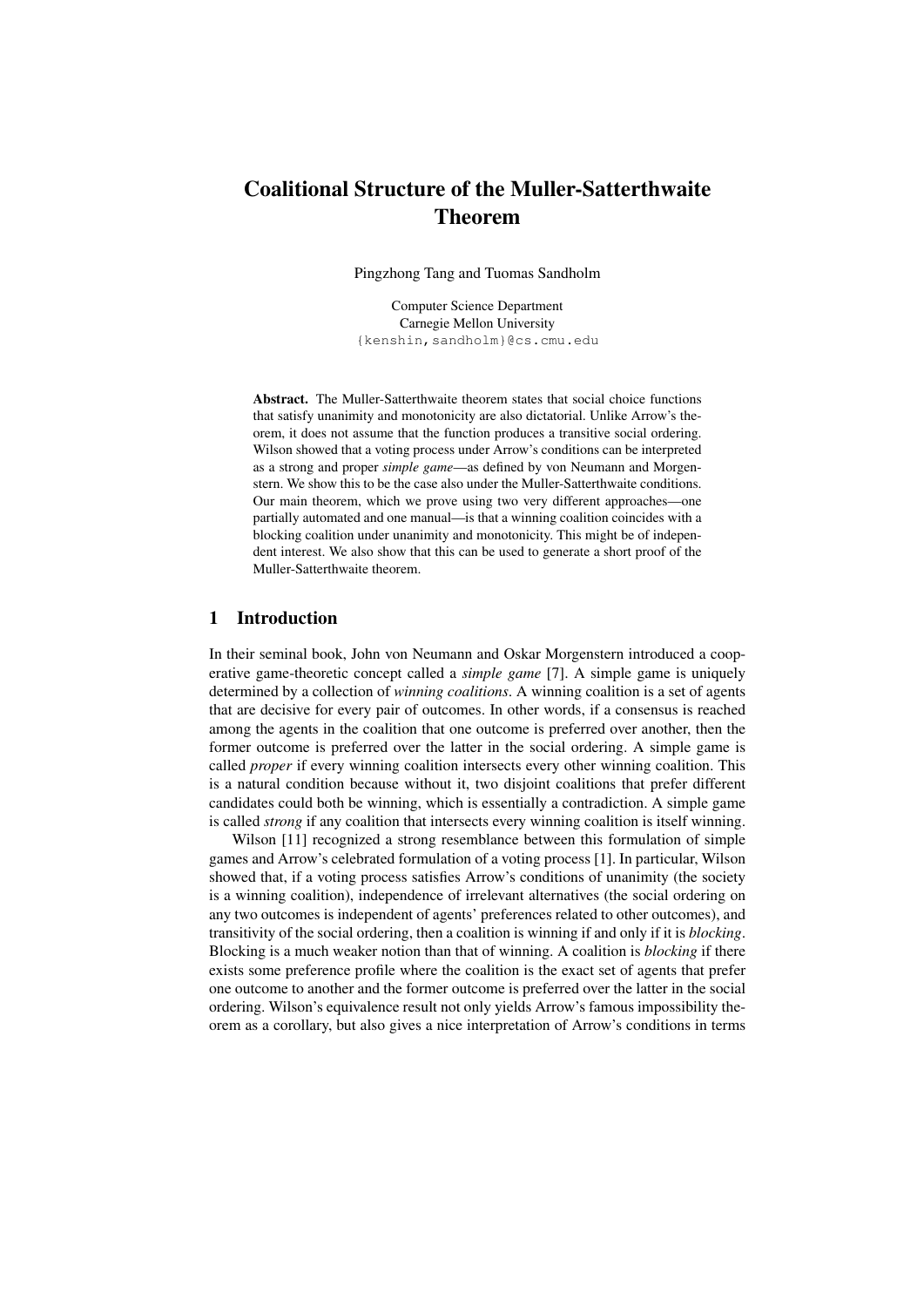of simple game: a voting process defined under these conditions is a proper and strong simple game!

One natural question is: what if the requirement of transitivity is relaxed? This question naturally leads us to think about an alternative formulation of a voting process that does not produce a social ordering but only a winner. Such voting processes have been studied extensively; the object of study is a social choice function. The Muller-Satterthwaite theorem states that social choice functions that satisfy unanimity and monotonicity are also dictatorial [6]. Since this impossibility theorem is an analog of Arrow's theorem in this setting, we are curious whether there is also an analog of Wilson's interpretation in this setting.

In this paper, we answer this question affirmatively. We first introduce the corresponding definitions of winning and blocking coalition for the Muller-Satterthwaite setting. We then prove, in this setting, that winning and blocking coalitions coincide. This generalization also enables a short proof of the Muller-Satterthwaite theorem, and gives a coalitional understanding of the Muller-Satterthwaite axioms.

It is not clear, at least to us, how Wilson's proof could be applied to our setting. Instead, we come up with two approaches to prove our results. One adapts a new methodology in computer-aided theorem proving/discovery for social choice to our setting. The methodology was introduced by Tang and Lin [9, 10] for automatically proving and discovering impossibility theorems in social choice and for discovering theorems in two-person games with unique pure Nash equilibrium payoffs. It was later extended by Geist and Endriss [3] for proving and discovering theorems in ranking sets of objects. Our second approach is a manual proof that may be of independent interest.

The rest of the paper is organized as follows. In the next section, we introduce the Muller-Satterthwaite formulation of a voting process and their famous impossibility theorem. We then state our main theorem in Section 3, and prove it using two different approaches. In Section 4, we leverage it to generate a new, short proof of the Muller-Satterthwaite theorem. In Section 5, we connect our main theorem to strong and proper simple games. Finally, we discuss Wilson's interpretation in Section 6 and conclude with some future research ideas in Section 7.

# 2 The Muller-Satterthwaite formulation and impossibility theorem

A voting model is a tuple (*N, O*), where *N* is a finite set of individuals (agents) and *O* a finite set of outcomes (alternatives). An agent's preference ordering is a linear ordering of *O*, and a preference profile  $>$  of  $(N, O)$  is a tuple  $(\gt_1, ..., \gt_n)$ , where  $\gt_i$  is agent *i*'s preference ordering, and  $n = |N|$ . In what follows, when N is clear from the context, we also call  $>$  a preference profile of *O*. Similarly, when *O* is clear from the context, we also call *>* a preference profile of *N*.

Definition 1. *Given a voting model* (*N, O*)*, a social choice function is a function C* :  $L^n \to O$ , where *L* is the set of linear orders on *O*, and *n* the number of agents in *N*.

Instead of the conditions of unanimity, independence of irrelevant alternatives, and non-dictatorship in Arrow's theorem, Muller and Satterthwaite considered the following three corresponding conditions that are desirable for any social choice function.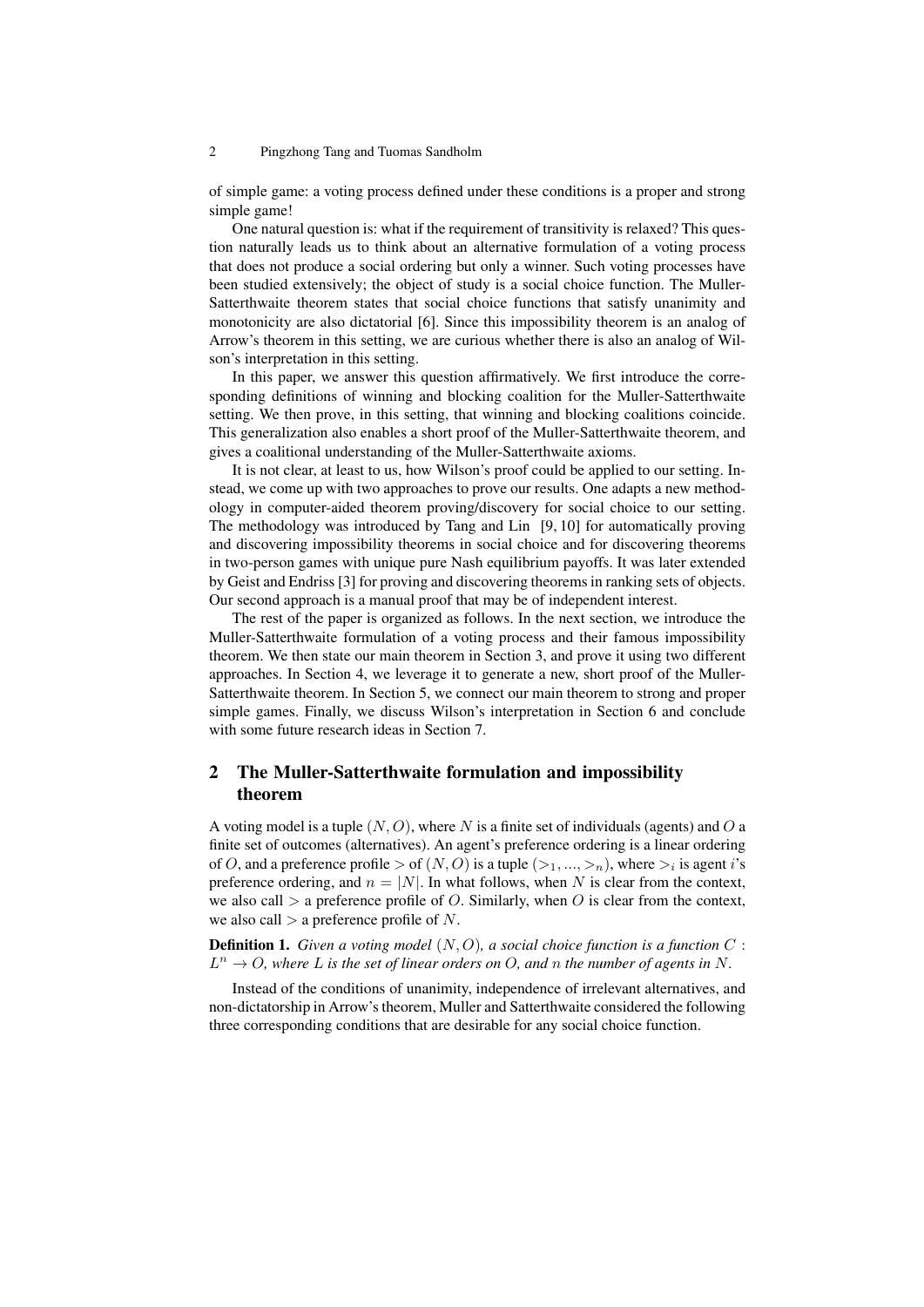The first condition states that an alternative that is dominated by another should never be selected:

Definition 2. *A social choice function C is* weakly unanimous *if for every preference profile*  $>$ *, if there is a pair of alternatives*  $a_1$ *,*  $a_2$  *such that*  $a_1$   $>$ *<sub>i</sub>*  $a_2$  *for every agent i, then*  $C(>) \neq a_2$ *.* 

The second condition states that if a social choice function selects an outcome for a preference profile, then it will also select this outcome for any other preference profile that does not decrease the relative ranking of this outcome:

Definition 3. *A social choice function C is* monotonic *if, for every preference profile > such that*  $C(>) = a$ , if  $>^{\prime}$  is another profile such that  $a >^{\prime} _i a'$  whenever  $a >^i_i a'$  for *every agent i and every alternative*  $a'$ , then  $C(\gt') = a$  *as well.* 

The third condition states there should not be a dictator:

Definition 4. *An agent i is a dictator in a social choice function C if C always selects i*<sup>*'s*</sup> top choice: for every preference profile  $\gt$ ,  $C(\gt) = a$  iff for all  $a' \in O$  that is *different from*  $a$ *,*  $a >_i a'$ *. C is non-dictatorial <i>if it has no dictator.* 

A social choice function is dictatorial if there is a dictator.

The Muller-Satterthwaite theorem states that the three desiderata above cannot coexist in any social choice function:

**Theorem 1.** *(Muller-Satterthwaite [6]) For any voting model*  $(N, O)$  *such that*  $|O| \ge$ 3*, any social choice function that is weakly unanimous and monotonic is also dictatorial.*

# 3 Our main theorem

In this section, we define the notions of winning coalition and blocking coalition in our setting. We then state and prove our main theorem.

**Definition 5.** A coalition *S* is winning *if, for any profile*  $>$  *in which every agent in S ranks some alternative a on top of his preference,*  $C(>) = a$ .

**Definition 6.** *A coalition S is* blocking *if there exist some profile*  $>$  *such that*  $C(>) = a$ *and a is ranked on the top by all the agents in S and ranked on the bottom by all the agents in*  $N \setminus S$ *.* 

We are now ready to state our main theorem:

**Theorem 2.** For any voting model  $(N, O)$  such that  $|O| > 3$ , under weak unanimity *and monotonicity, a coalition is winning iff it is blocking.*

*Proof.* The "only if" part is straightforward. Let *S* be a winning coalition. Construct a profile such that an alternative *a* is ranked on the top by all the agents in *S* and ranked on the bottom by all the agents in  $N \setminus S$ . According to the definition of winning coalition, we have  $C(>) = a$ . It follows that *S* is also blocking.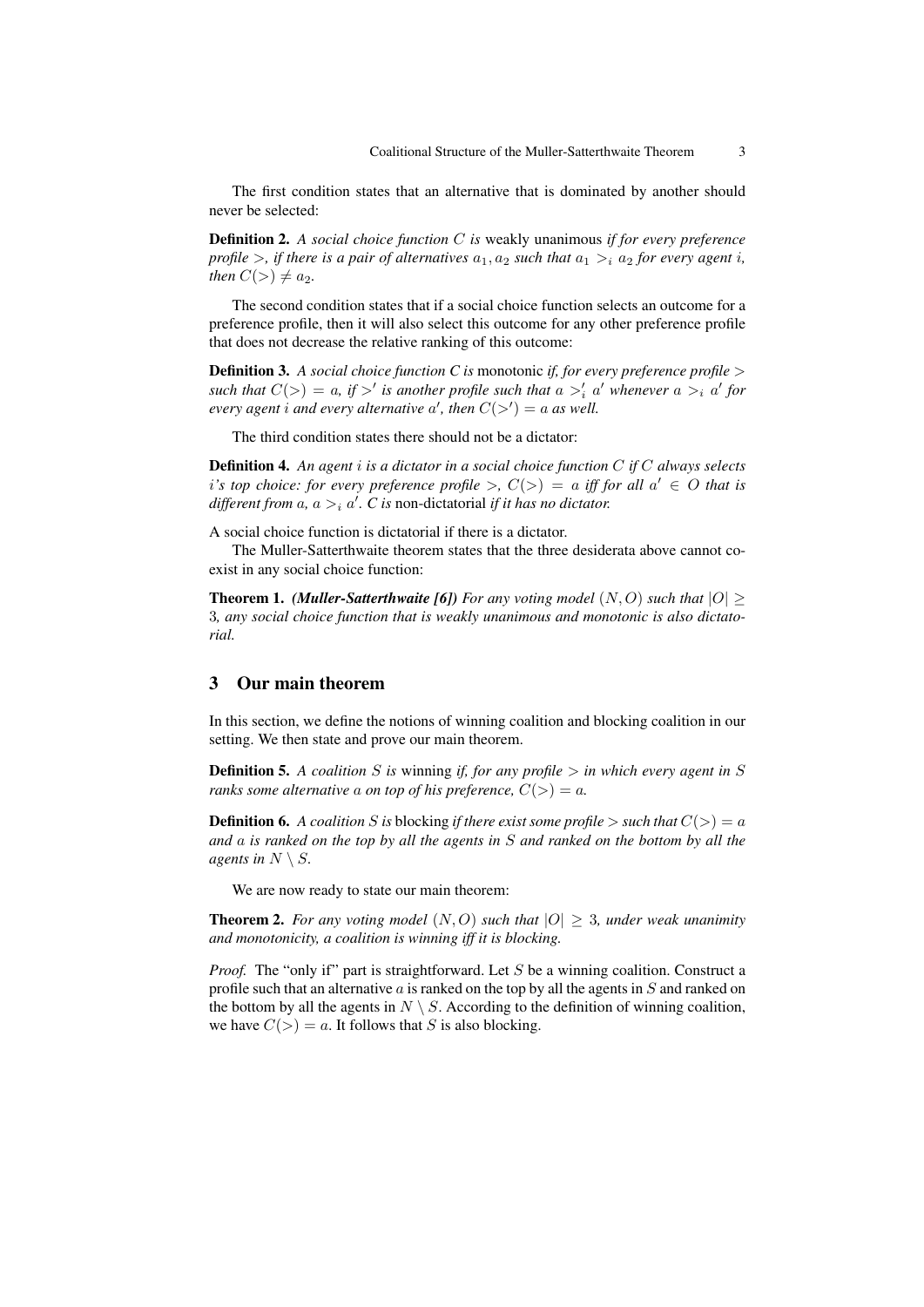We now provide two proofs of the "if" part, which is less straightforward. The first one uses Tang and Lin's framework of computer aided proofs for impossibility theorems in social choice theory [9]. The second one is a manual proof of potential independent interest.

For ease of presentation, we use the following notation.

- For any set *S*, we use *S−<sup>a</sup>* to denote *S \ {a}*, i.e., the set *S* without element *a*.
- We extend the above notation to tuples as well: if  $t = (t_1, ..., t_n)$ , then we use  $t_{-i}$ to denote the tuple  $(t_1,...,t_{i-1},t_{i+1},...,t_n).$  Furthermore, we use  $(t_{-i},s)$  to denote the result of replacing *i*th item in *t* by  $s$ :  $(t_{-i}, s) = (t_1, ..., t_{i-1}, s, t_{i+1}, ..., t_n)$ . We use *t−{i,j}* to denote (*t−<sup>i</sup>*)*−<sup>j</sup>* .
- If *>* is a linear ordering of *O*, and *a ∈ O*, then we let *>−<sup>a</sup>* be the restriction of *>* on  $O_{-a}$ : for any  $a', a'' \in O_{-a}, a' >_{-a} a''$  iff  $a' > a''$ . On the other hand, if  $>$  is a linear ordering of  $O_{-a}$  for some  $a \in O$ , then we let  $>^{+a}$  be the extension of  $>$ to *O* such that for any  $a' \text{ ∈ } O_{-a}$ ,  $a' >^{+a} a$ . Thus if > is a linear ordering of *O*, and  $a \in O$ , then  $>_{-a}^{+a}$  is  $(>_{-a})^{+a}$ , i.e., the result of moving *a* to the bottom of the ordering. These notations extend to tuples of orderings. Thus if *>* is a preference profile of  $(N, O<sub>-a</sub>)$ , then

$$
\gt^{+a} = (z_1, ..., z_n)^{+a} = (z_1^{+a}, ..., z_n^{+a}),
$$

which will be a preference profile of (*N, O*).

Then, *>−<sup>a</sup>* is a profile on (*N* = *{*1*,* 2*}, O* = *{b, c}*):

The following example explains the last item of our notation above. Given  $(N =$  $\{1, 2\}, O = \{a, b, c\}$  and preference profile  $>$  as follows:

$$
\begin{array}{c}\n a \ b \\
 c \ a \\
 b \ c\n\end{array}
$$
\n
$$
\begin{array}{c}\n a \ b \\
 c\n\end{array}
$$
\n
$$
\begin{array}{c}\n a \ b \ c \\
 b \ c\n\end{array}
$$
\n
$$
\begin{array}{c}\n a \ b \ c \\
 c \ b\n\end{array}
$$

Finally,  $(\geq -a)^{+a}$  is a profile on  $(N = \{1, 2\}, O = \{a, b, c\})$ , where *a* is at the bottom of every agent's preference ordering:

*b c*

$$
\begin{array}{cc} c & b \\ b & c \\ a & a \end{array}
$$

#### 3.1 The first proof: A computer-aided approach

In this first proof, we use induction to prove the "if"-part.

The overall proof is a contrapositive argument. We start by arguing that if it is possible for something ("blocking but not winning" in our setting) to happen in the large, then it is possible also in the small. But then we prove that it is impossible in the small. This implies impossibility in the large.

Below, we first discuss the inductive step on the number of candidates and then the inductive step on the number of agents. Finally, we prove the base case where there are two agents and three candidates using a computer program.

<sup>4</sup> Pingzhong Tang and Tuomas Sandholm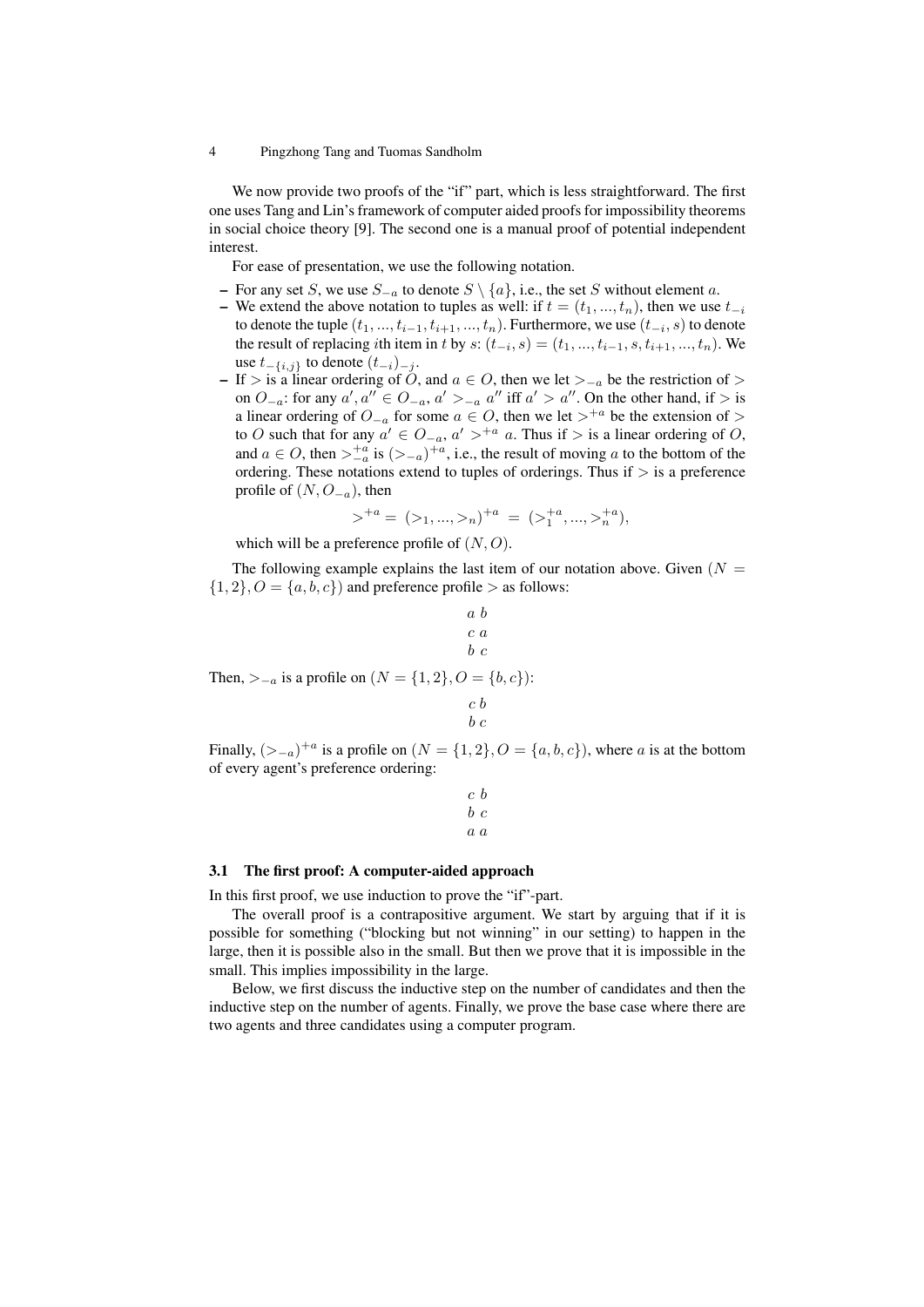The inductive case The inductive case consists of the following two lemmas. The first gives the inductive step on the number of candidates and the second gives the inductive step on the number of agents.

**Lemma 1.** If there is a social choice function for *n* individuals and  $m + 1$  alternatives *that is weakly unanimous, monotonic and there exists a coalition that is blocking but not winning, then there is also a social choice function for n individuals and m alternatives that satisfies these three conditions, for all*  $n \geq 2, m \geq 3$ *.* 

*Proof.* Let  $(N, O)$  be a voting model such that  $|N| = n$  and  $|O| = m + 1$ , and C a social choice function that satisfies the three conditions in the lemma. For any  $a \in O$ , we define *C<sup>a</sup>* to be a social choice function that is the "restriction" of *C* on *O−<sup>a</sup>*: for any preference profile > of  $O_{-a}$ ,  $C_a(>) = C(>^{+a})$ . In other words,  $C_a$  is defined by first adding *a* to everyone's least preferred position and then calling *C* on this new profile.

It is straightforward to check that for any candidate  $a \in O$ ,  $C_a$  is well-defined and satisfies weak unanimity and monotonicity. We now prove that there exists a candidate *d* such that there exists a blocking coalition that is not winning in *C<sup>d</sup>* (which operates on the restricted candidate set that does not contain *d*). Let *S* be such a coalition for *C*. By the definition of blocking coalition, there is a profile  $>$  on *C* such that *a* is ranked on the top by all the agents in *S* and ranked on the bottom by the remaining agents and  $C(>) = a$ . By the definition of winning coalition, there is a profile  $>'$  on C such that *b* is ranked on the top by all the agents in *S* and  $C(\gt') = c \neq b$  (otherwise, *C* would violate the third condition). Since there are  $|O| = m + 1 \geq 4$  candidates, we can find a candidate *d* distinct from  $a, b, c$ . Since  $C(>) = a$ , by monotonicity, we have  $C((>_{-d})^{+d}) = a$ . By the definition of  $C_d$ , this is equivalent to  $C_d(>_{-d}) = a$ . Similarly, since  $C(>') = c \neq b$ , by monotonicity, we have  $C((>'_d)^+d) = c$ . Thus, we have  $C_d(\geq'_{-d}) = c \neq b$ . In other words,  $\geq_{-d}$  and  $\geq'_{-d}$  are the witnesses of *S* being a blocking but not winning in  $C_d$ . Therefore, we conclude that  $C_d$  satisfies all the three conditions in the lemma.

We will now present the inductive step on the number of agents.

**Lemma 2.** If there is a social choice function for  $n+1$  individuals and m alternatives *that is weakly unanimous, monotonic and there exists a coalition that is blocking but not winning, then there is also a social choice function for n individuals and m alternatives that satisfies these three conditions, for all*  $n \geq 2, m \geq 3$ .

*Proof.* Let  $(N, O)$  be a voting model such that  $|N| = n+1$  and  $|O| = m$ , and C a social choice function that satisfies the three conditions in the lemma. For any pair of agents *i*  $≠$  *j*  $∈$  *N*, we define  $C_{i,j}$  to be the following social choice function for  $(N_{-i}, O)$ : for any preference profile  $>$  of  $(N, O), C_{i,j}(\geq -i) = C(\geq -i, \geq j)$ . Again, it can be easily seen that for any pair of agents  $i \neq j$ ,  $C_{i,j}$  is weakly unanimous and monotonic. We now prove that there exists two agents, *i, j*, such that there exist a blocking coalition that is not winning in  $C_{i,j}$ . Let *S* be such a coalition for *C*. Again, we know that there is a profile  $>$  on *C* such that *a* is ranked on the top by all the agents in *S* and ranked on the bottom by the remaining agents and  $C(>) = a$ . Also, there is a profile  $>$ <sup>*'*</sup> on *C* such that *b* is ranked on the top by all the agents in *S* and  $C(\gt') = c \neq b$ . Since there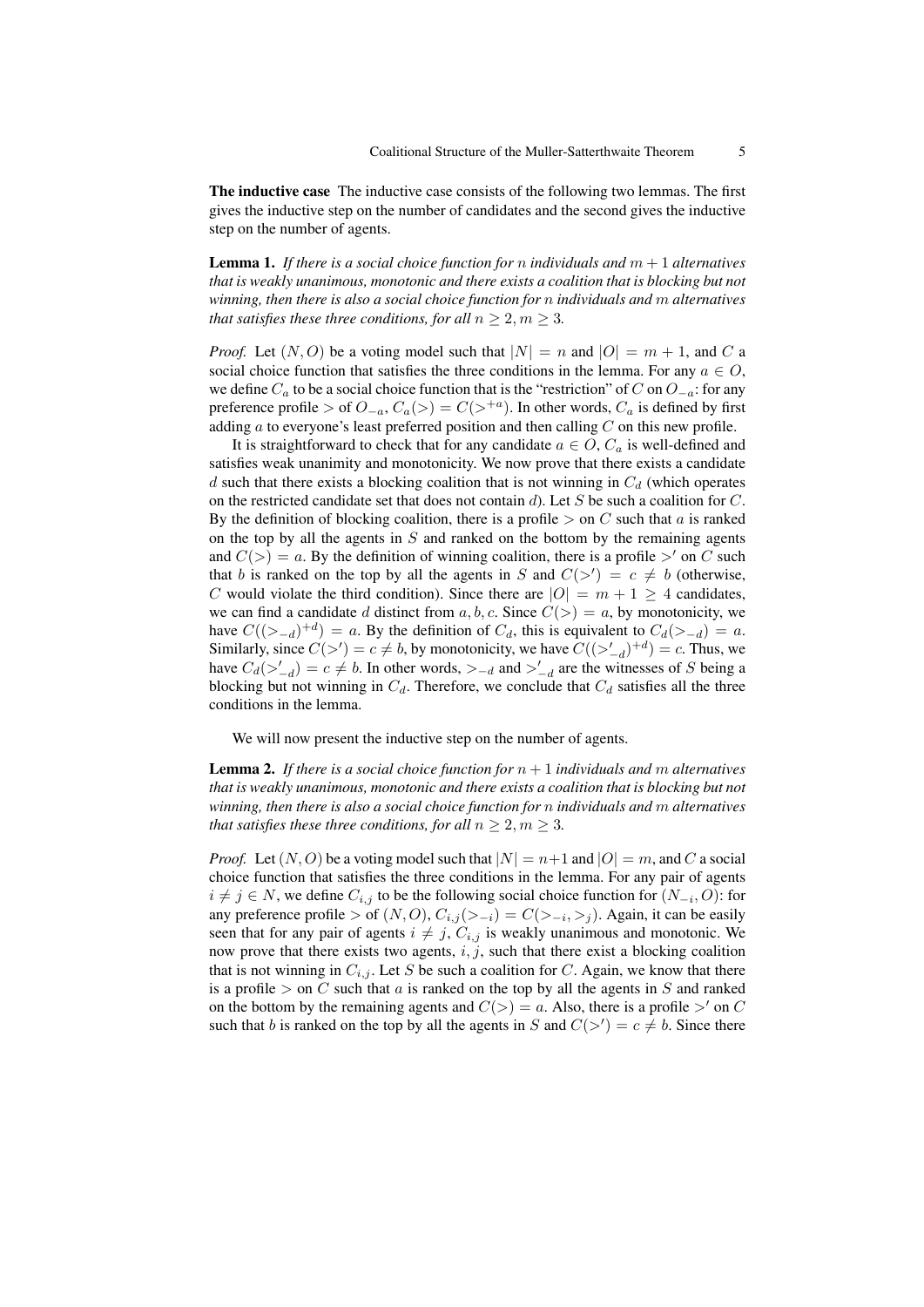are at least  $2 + 1 = 3$  agents, we have either  $|S| \ge 2$  or  $|N \setminus S| \ge 2$ . If  $|S| \ge 2$ , for any two agents  $i, j \in S$ , by monotonicity, we have  $C(>_{-i}, >_j) = C(>) = a$ . Similarly, we have  $C(\gt'_{-\{i,j\}}, \gt'_{j}', \gt'_{j}') = C(\gt') = c \neq b$ , where  $\gt''_{j}$  is obtained by moving c to the second place (next to *b*) in  $\frac{1}{j}$  while maintaining the other candidates' positions. In other words,  $>_{-i}$  and  $(>'_{-\{i,j\}}, >'_{j})$  are the witnesses of  $S \setminus \{i\}$  being blocking but not winning in  $C_{i,j}$ . If  $|N \setminus S| \geq 2$ , we can arbitrarily select two agents, *i, j*, from  $N \setminus S$  and similar arguments go through. Therefore, we conclude that  $C_{i,j}$  satisfies all the three conditions in the lemma.

Given the two lemmas above, what remains to be done is to prove the base case, namely that "blocking but not winning" cannot happen in the small.

The base case We now turn to the proof of the base case, and as we mentioned earlier, we use a computer program to do that.

The base case says that when  $|N| = 2$  and  $|O| = 3$ , there is no social choice function on  $(N, O)$  that is weakly unanimous, monotonic, and there exists a coalition that is blocking but not winning. The brute-force approach is to generate all possible social choice functions in  $(N, O)$  and check all of them one by one for these three conditions. However, there are too many such functions for this to be feasible: there are  $3! = 6$  linear orderings of *O*, resulting in  $6 \times 6 = 36$  preference profiles of  $(N, O)$ , and 3<sup>36</sup> possible social choice functions.

What we did instead is to generate all functions that satisfy the monotonicity condition, and then check whether any of them satisfy the other two conditions. Similar to Tang and Lin's verification of the base case of Arrow's theorem (cf. [9, p. 1045]), we do so through a constraint satisfaction problem (CSP) formulation [8]. Consider the voting model  $(N = \{1, 2\}, O = \{a, b, c\})$  in our base case. We define a CSP for it by introducing 36 variables *x*1*, ..., x*36, one for each preference profile of the voting model. The domain of these variables is the set of all possible winners, i.e, *{a, b, c}*, and the constraints are the instantiations of the monotonicity condition on the voting model. As can be easily seen, there is a one-to-one correspondence between the social choice functions of the voting model and the assignments of the CSP. Furthermore, a solution to the CSP corresponds to a social choice function that satisfies the monotonicity condition, and vice versa. To solve this CSP, we use a depth-first search that backtracks whenever the current partial assignment violates the monotonicity constraint (see the pseudocode called "Procedure 1" below). Our program returns 17 monotonic functions (2 dictatorial functions, 3 constant functions, and 12 others), none of which satisfy the second and third conditions simultaneously.  $\Box$ 

#### 3.2 The second proof: A manual approach

As our second proof of the "if"-part, we give a concise manual proof—in contrast to the computer-aided proof above.

*Proof.* For the if part, let *S* be a blocking coalition and *>* be the corresponding profile where  $C(>) = a$  and *a* is ranked on the top in *S* and ranked on the bottom in  $N \setminus S$ .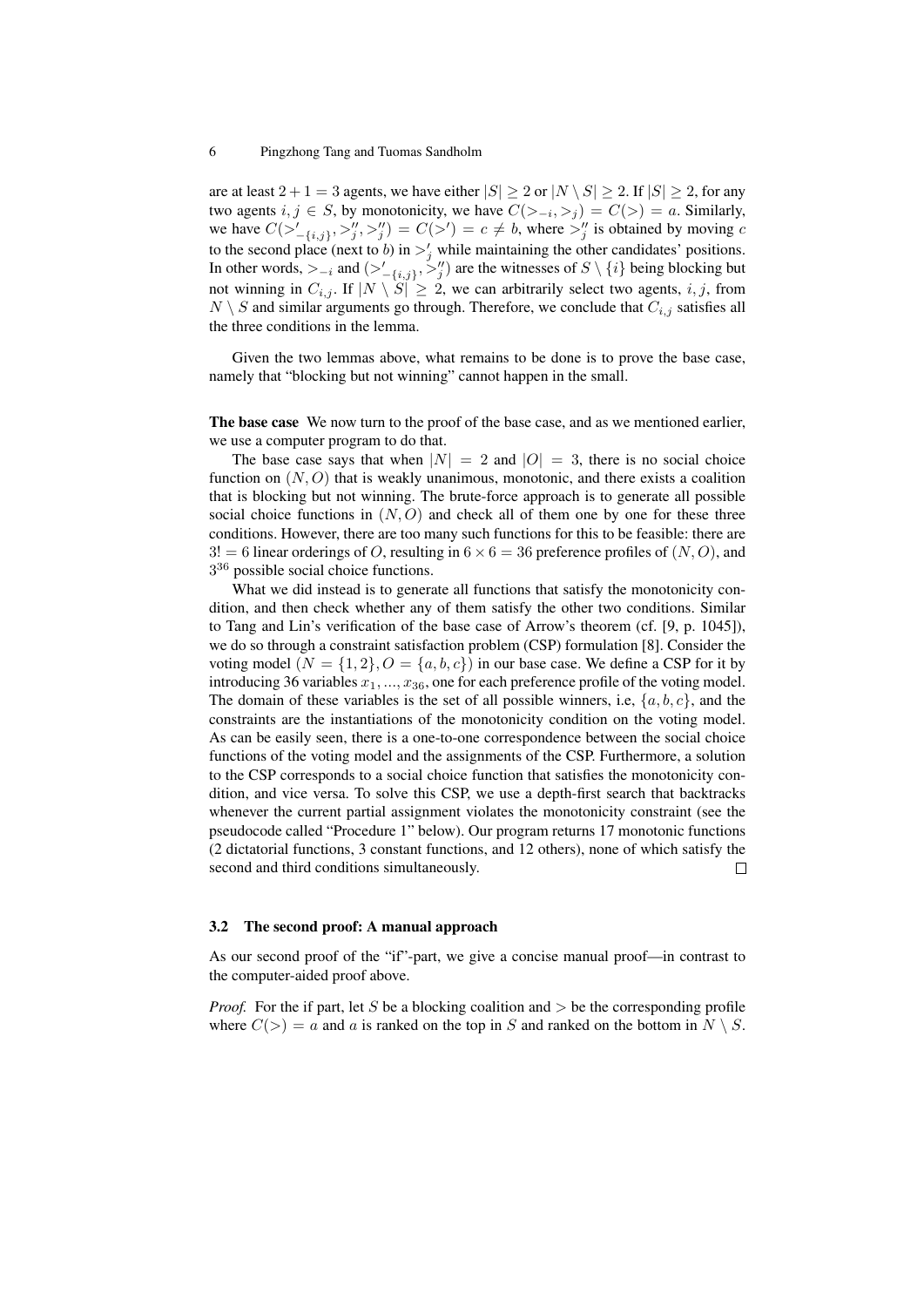Procedure 1 Solving CSP By DFS DFS(*assignment*) if *assignment* is complete then return *assignment* end if select an unassigned variable *x<sup>i</sup>* for  $l \in \{a, b, c\}$  do if  $x_i = l$  is consistent with every variable assigned so far under monotonicity then  $assignment ← assignment ∪ \{x_i = l\}$ *result ←* DFS(*assignment*) if  $result \neq failure$  then return *result* end if *assignment* ← *assignment*  $\setminus \{x_i = l\}$  // backtrack end if end for return *failure*

According to monotonicity, for any profile *>′* such that *a* is ranked on the top in *S* and ranked on the bottom in  $N \setminus S$ , we have  $C(\gt') = a$ . We prove that for any profile  $\gt''$ where any alternative *b* is ranked on the top in  $S, C(\geq'') = b$ .

Consider a profile  $>^1$  where *b* is ranked on the top in *S* and ranked on the bottom in  $N \setminus S$ , while *a* is ranked on the bottom in *S* and ranked immediately above *b* in  $N \setminus S$ . Written out explicitly,  $>^1$  is as follows:

$$
b \cdots b \cdots \cdots \cdots
$$
  

$$
\vdots \vdots \vdots a \cdots a
$$
  

$$
a \cdots a \quad b \quad \cdots \quad b
$$

If  $C(>^1) = b$  for all such  $>^1$  and all such *b*, we are done since by monotonicity, we can reach our goal above. If  $C(>^1) = a$ , an immediate contradiction occurs since *a* must be Pareto dominated by some alternative *c* since there are more than two alternatives. Thus, the only interesting case to consider is when  $C(>^1) = c$  for some *c ̸∈ {a, b}*. Again, this is possible since we have at least 3 outcomes. Without loss of generality, let *c* be ranked second in *S* after *b* and ranked on the top in  $N \setminus S$ .

Consider another profile  $>^2$  where *b* is ranked on the top, followed by *a*, followed by *c* in *S*, while in  $N \setminus S$ , *a* is ranked on the bottom, *b* is ranked immediately above *a* and *c* is ranked on the top.  $>^2$  is as follows:

|  |  | $b \cdots b \quad c \quad \cdots \quad c$                                                                                                  |  |
|--|--|--------------------------------------------------------------------------------------------------------------------------------------------|--|
|  |  | $a \cdots a \cdots \cdots \cdots$                                                                                                          |  |
|  |  | $c \cdots c \cdots \cdots$                                                                                                                 |  |
|  |  | $\vdots \hspace{0.1cm} \vdots \hspace{0.1cm} \vdots \hspace{0.1cm} \hspace{0.1cm} b \hspace{0.1cm} \cdots \hspace{0.1cm} \hspace{0.1cm} b$ |  |
|  |  | $\vdots\hspace{0.1cm} \vdots\hspace{0.1cm}\vdots\hspace{0.1cm}\hspace{0.1cm} a\hspace{0.2cm}\cdots\hspace{0.2cm}\hspace{0.1cm} a$          |  |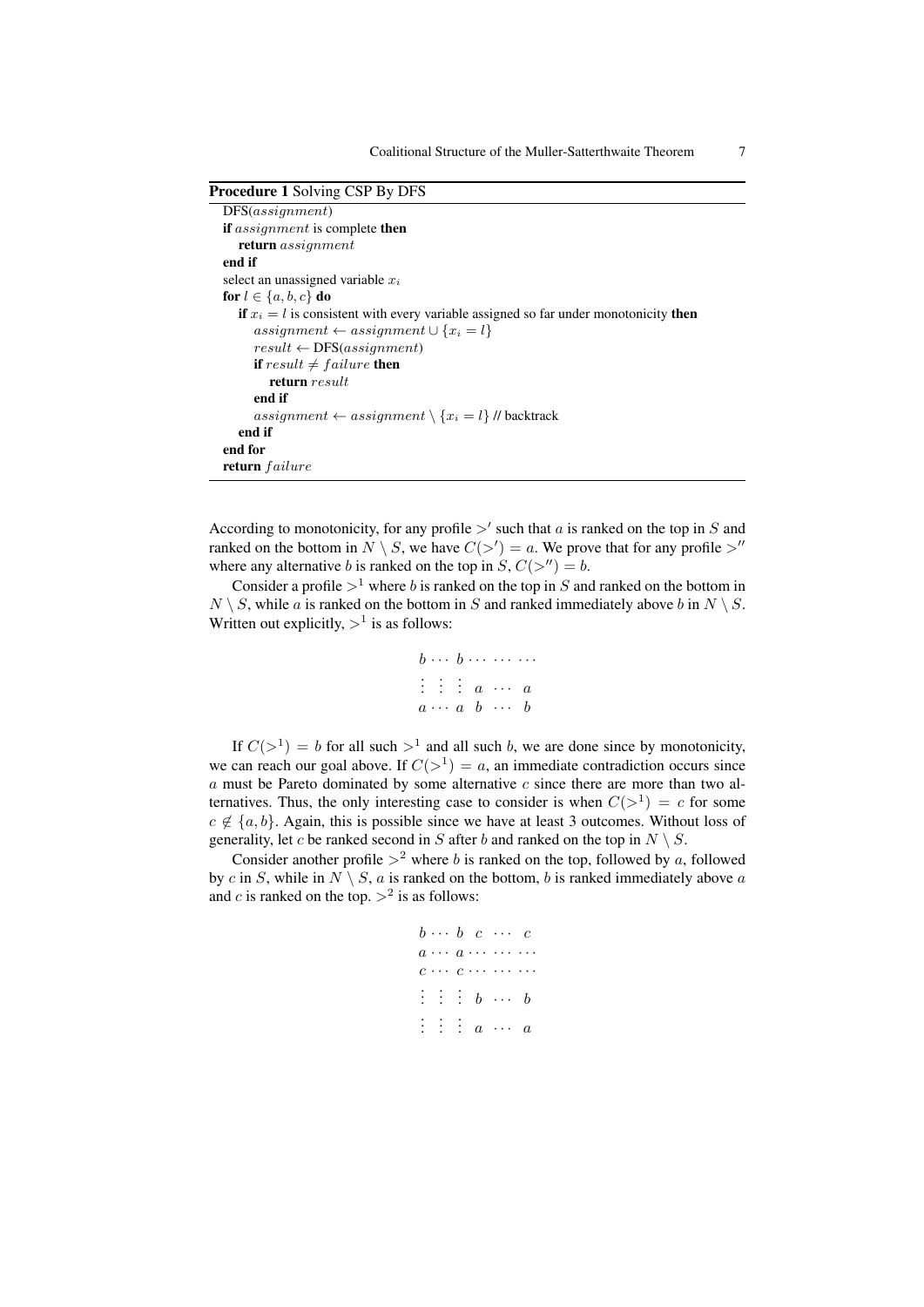Clearly,  $C(>^2) \neq a$  since *a* is Pareto dominated by *b*. Also,  $C(>^2) \neq b$ , since otherwise it will contradict with  $C(>^1) = c$  after applying monotonicity twice (that is, move *a* to the bottom of *S* in  $>$ <sup>1</sup> and move *b* to the bottom of  $N \setminus S$  in  $>$ <sup>2</sup>). Clearly,  $C(>^2) \neq d$  for all  $d \notin \{a, b, c\}$  since *d* is Pareto dominated by *c*. Therefore, we must have  $C(>^2) = c$ . However, by monotonicity, when moving *a* above *b* in *S* in  $>^2$ , c must still be the winner, contradicting the fact that  $a$  wins in all profiles where  $a$  is ranked on the top in *S* and ranked on the bottom in  $N \setminus S$ .

We conclude that  $C(>^1) = b$  for any such  $>^1$  and *b*. By definition, *S* is a winning coalition.

# 4 A short proof of the Muller-Satterthwaite theorem

Our main theorem above (Theorem 2) enables a new, short proof of the Muller-Satterthwaite theorem. See [5, 2] for different proofs that also use coalitional approaches.

Corollary 1. *(Muller-Satterthwaite theorem) For any voting model* (*N, O*) *such that*  $|O| \geq 3$ , under weak unanimity and monotonicity, there is a winning coalition that *contains only one agent.*

*Proof.* Suppose that *S* is a minimum winning coalition, and it has at least two agents. We can partition *N* into three disjoint sets:  $S_1$ ,  $S_2$  and  $T$  where  $S_1 \cup S_2 = S$  and  $S_1$ ,  $S_2$ are non-empty. Introduce the following notation: we denote by (*abc, def, ghi*) a profile where in  $S_1$ ,  $a$  is ranked on the top,  $b$  is ranked second, and  $c$  is ranked on the bottom; in  $S_2$  *d* is ranked on the top, *e* is ranked second, and *f* is ranked on the bottom; in *T* (if not empty), *g* is ranked on the top, *h* is ranked second, and *i* is ranked on the bottom. Such preference profiles are as follows:

```
a \cdots a d \cdots d g \cdots gb · · · b e · · · e h · · · h
 . . . . . . . . .
c · · · c f · · · f i · · · i
```
Now consider a profile  $\geq$  = (abc, bca, cab).  $>$  is as follows:

```
a \cdots a \ b \cdots \ b \ c \cdots \ cb \cdots b \cdot c \cdots c \cdot a \cdots a. . . . . . . . . .
 c · · · c a · · · a b · · · b
```
It is easy to show that  $C(>) \neq c$  and  $C(>) \neq d$ , where  $d \notin \{a, b, c\}$ . Suppose  $C(>$ ) = *c*; we have  $C(\geq^{\prime}=(bac,bca,cab))=c$ , contradicting the fact that *S* is winning. Similarly, suppose  $C(>) = d$ ; we have  $C(>'=(bac, bca, cab)) = d$ , contradicting the fact that *S* is winning. We now consider the remaining two cases.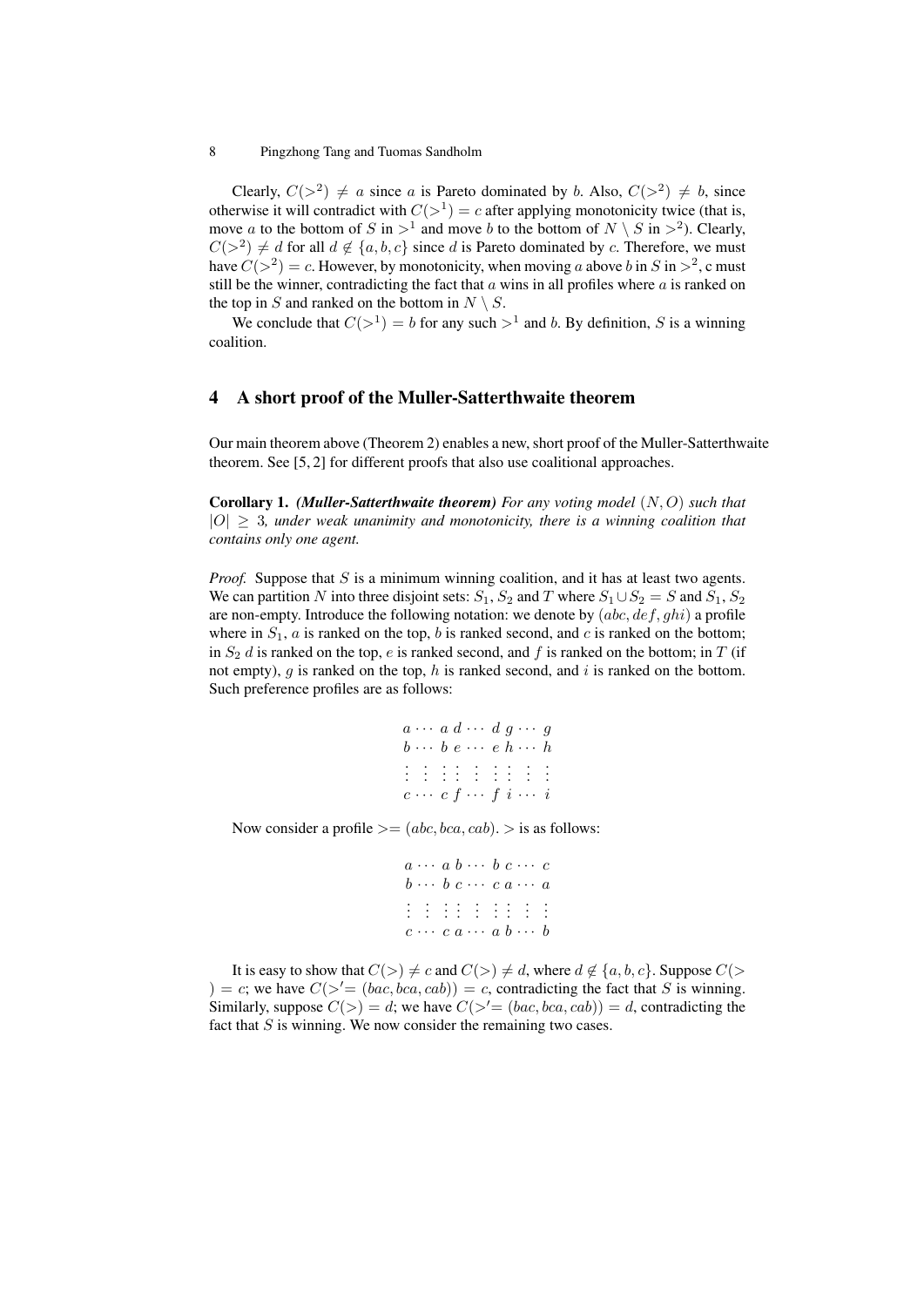– Case 1.  $C(\gt) = a$ . It follows from monotonicity that  $C(\gt) = (acb, bca, cab) = a$ . *>*<sup>1</sup> is as follows:

 $a \cdots a \ b \cdots \ b \ c \cdots \ c$ *c · · · c c · · · c a · · · a* . . . . . . . . . .  $b \cdots b \ a \cdots a \ b \cdots b$ 

Similarly, it also follows from monotonicity that  $C(>^2=(acb, bca, acb))=a.>^2$ is as follows:

| $a \cdots a b \cdots b a \cdots a$     |  |  |  |  |
|----------------------------------------|--|--|--|--|
| $c \cdots c \ c \cdots c \ c \cdots c$ |  |  |  |  |
| 111111111                              |  |  |  |  |
| $b \cdots b a \cdots a b \cdots b$     |  |  |  |  |

The equation above implies that  $S_1 \cup T$  is blocking, and thus by our main theorem, winning. Consider another profile  $>^3 = (acb, bca, cba)$ .  $>^3$  is as follows:

> *a · · · a b · · · b c · · · c c · · · c c · · · c b · · · b* . . . . . . . . . *b · · · b a · · · a a · · · a*

- Subcase 1.  $C(>^3) = a$ . Here,  $S_1$  is blocking, and thus winning, contradicting our assumption that *S* is minimum.
- Subcase 2.  $C(>\^3) = b$ . By monotonicity, we have  $C(cab, bac, cba) = b$  as well, contradicting our conclusion earlier that  $S_1 \cup T$  is winning.
- Subcase 3.  $C(>^3) = c$ . This immediately contradicts  $C(>^1) = a$  by monotonicity.
- Subcase 4.  $C(>^3) = d$ . We have

 $C(cab, cba, cba) = d$ , contradicting the fact that *S* is winning. We conclude that Case 1 is impossible.

- 
- Case 2.  $C(\gt) = b$ . It follows from monotonicity that  $C(\gt^4 = (abc, bac, cab)) = b$ . *>*<sup>4</sup> is as follows:

|  | $a \cdots a b \cdots b c \cdots c$         |  |  |
|--|--------------------------------------------|--|--|
|  | $b \cdots b$ $a \cdots a$ $a \cdots a$     |  |  |
|  | 111111111                                  |  |  |
|  | $c \cdots c \ c \cdots \ c \ b \cdots \ b$ |  |  |

Similarly, it also follows from monotonicity that  $C(>\xi^5=(abc, bac, acb)) = b. >^5$ is as follows:

```
a · · · a b · · · b a · · · a
b \cdots b a \cdots a c \cdots c. . . . . . . . .
c · · · c c · · · c b · · · b
```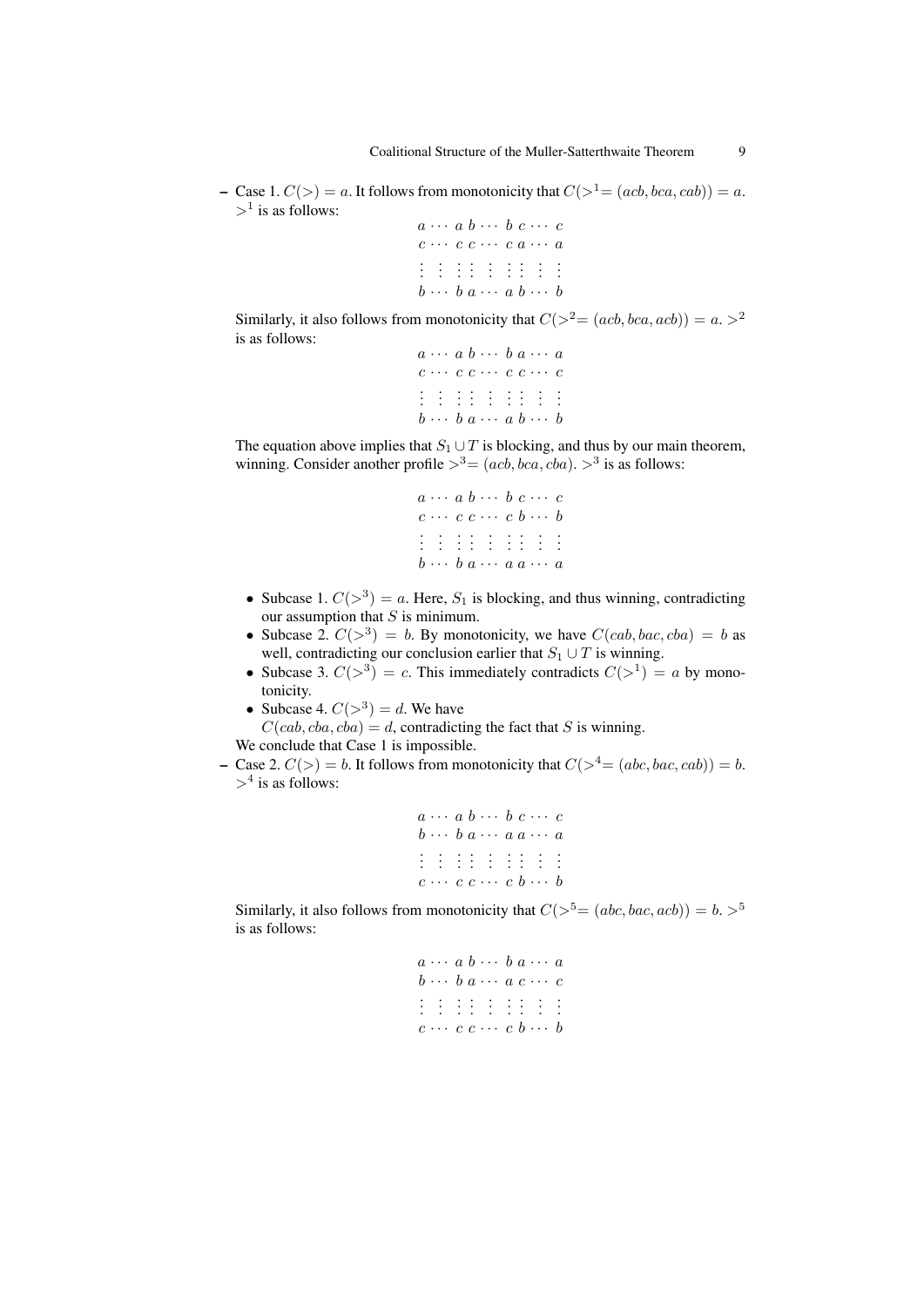This equation ensures that  $S_1 \cup T$  is not winning. Consider another profile  $>^6 =$  $(acb, bac, cab) . >^6$  is as follows:

> $a \cdots a \ b \cdots \ b \ c \cdots \ c$ *c · · · c a · · · a a · · · a* . . . . . . . . . . *b · · · b c · · · c b · · · b*

- Subcase 1.  $C(>^6) = a$ . This immediately contradicts  $C(>^4) = b$  by monotonicity.
- Subcase 2.  $C(>\^6) = b$ . This implies that  $S_2$  is blocking, and thus winning as well, contradicting the fact that *S* is a minimum winning coalition.
- Subcase 3.  $C(>^6) = c$ . By monotonicity, we have  $C(cab, bac, cab) = c$ . This implies that  $S_1 \cup T$  is blocking, and thus winning. A contradiction.
- Subcase 4.  $C(>^6) = d$ . We have  $C(acb, abc, cba) = d \neq a$ , contradicting the fact that *S* is winning.

We conclude that Case 2 is impossible as well.

Therefore, we have  $|S| = 1$ .

# 5 The Muller-Satterthwaite setting can be interpreted as a proper, strong simple game

Recall from the introduction that a simple game is uniquely determined by a collection of winning coalitions. A simple game is called *proper* if every winning coalition intersects every other winning coalition. This is a natural condition because without it, two disjoint coalitions that prefer different candidates could both be winning. A simple game is called *strong* if any coalition that intersects every winning coalition is itself winning.

Wilson showed that a voting process under Arrow's conditions can be interpreted as a strong and proper simple game [11]. As an analog to Wilson's contribution, in this section we show this to be the case also under the Muller-Satterthwaite conditions which, unlike Arrow's setting, do not assume that the social choice function produces a transitive social ordering.

The following theorem states this. The "if" part proves that it is a proper simple game. The "only if" part proves that it is a strong simple game.

Theorem 3. *Assume a social choice function*

- *1. satisfies monotonicity, and*
- *2. has the property that a coalition is blocking iff it is winning.*

*Then, a coalition is winning iff it intersects every winning coalition.*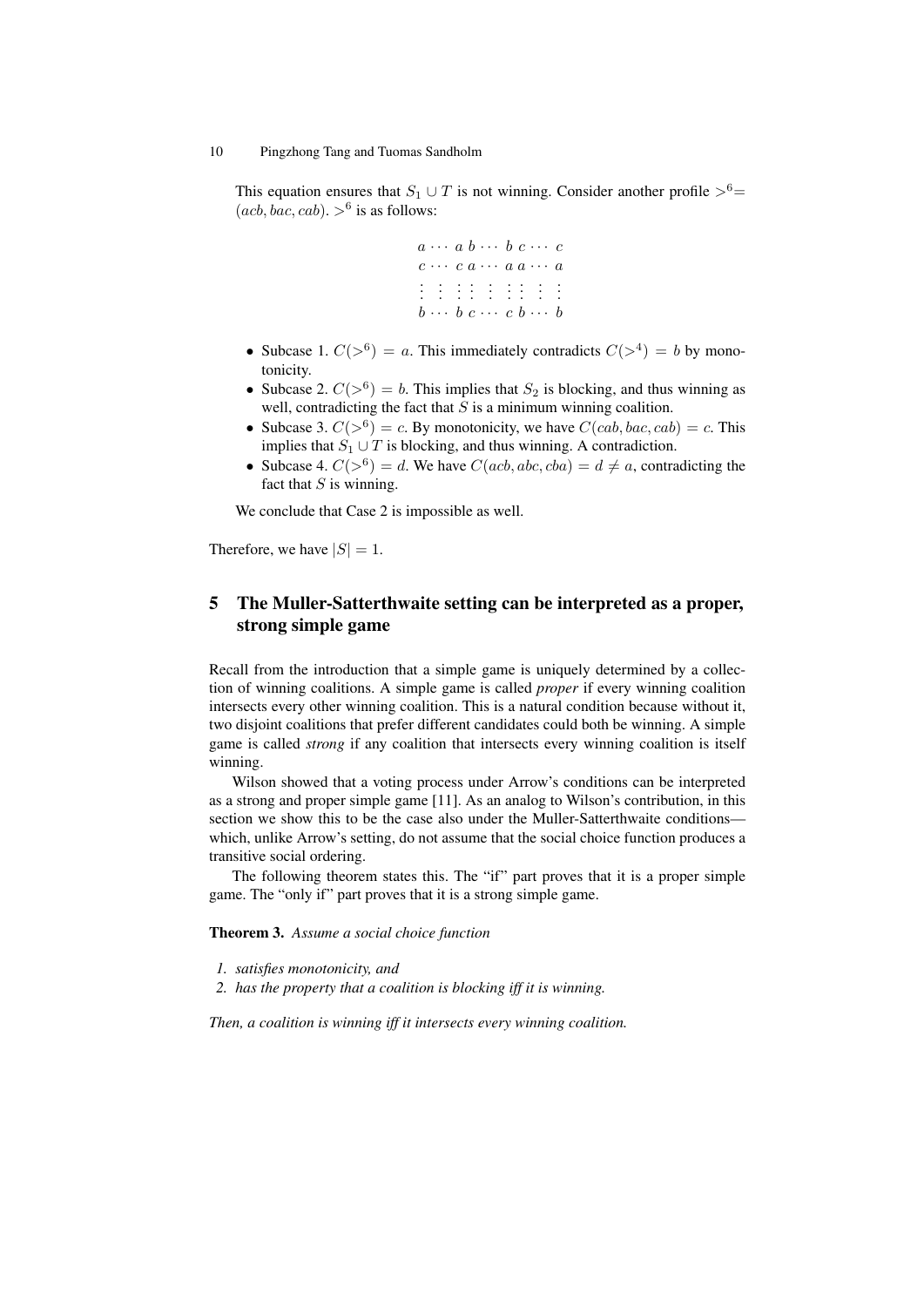*Proof.* The "only if" part is straightforward. Suppose for contradiction that two winning coalitions do not intersect. We can easily construct a profile where one winning coalition unanimously prefers one candidate and the other coalition prefers another candidate. This leads to a conflict in determining the value of the social choice function.

The "if" part is more involved. We are trying to prove that if a coalition *S* intersects every winning coalition, *S* is winning. Suppose for contradiction that there exist a profile  $>$  such that some candidate *a* is ranked on the top by *S* and ranked last by  $N \setminus S$ , and we have  $C(>) = b \neq a$ .

Now consider a profile  $>^1$  obtained from  $>$  by moving *b* up to the second place in *S* and to the top in  $N \setminus S$ , and by moving *a* to the second place in  $N \setminus S$ . Clearly, by monotonicity,  $C(>\^1) = b. >^1$  is as follows:

```
a \cdots a \ b \cdots \ bb · · · b a · · · a
. . . . . .
```
Let us consider another profile  $>^2$ , where *a* is ranked on the top by all the agents and *b* is ranked last by *S* and second by  $N \setminus S$ , while the remaining candidates are ranked exactly the same as in  $>^1$ . Clearly, N is winning (start from any profile and move the winner to the top of everyone's preference will maintain its winning position; this new profile is an instance that *N* is blocking, and thus winning as well). Thus,  $C(>^2) = a$ . *>*<sup>2</sup> is as follows:

```
a · · · a a · · · a
  \vdots \vdots \vdots b \cdots bb \quad b \quad b \quad \vdots \quad \vdots
```
Now switch the position of *a* and *b* in  $N \setminus S$ , that is, *b* is now ranked on the top and *a* is ranked second in  $N \setminus S$ . Denote the resulting profile by  $>^3$ . We now show that  $C(>^3) = a$ . By monotonicity, the only other possibility is  $C(>^3) = b$ . However, this implies that  $N \setminus S$  is a blocking coalition, and thus a winning coalition as well, contradicting the fact that *S* intersects every winning coalition.  $>^3$  is as follows:

```
a \cdots a \ b \cdots b\vdots \vdots \vdots \vdots \cdots \vdotsb \quad b \quad b \quad \vdots \quad \vdots
```
Finally, in  $>^3$ , we move *b* to the second place in *S* and obtain  $>^4$ . We still have  $C(>^4) = a. >^4$  is as follows:

|  |  | $a \cdots a b \cdots b$                                                             |  |
|--|--|-------------------------------------------------------------------------------------|--|
|  |  | $b \cdots b a \cdots a$                                                             |  |
|  |  | $\frac{1}{2}$ $\frac{1}{2}$ $\frac{1}{2}$ $\frac{1}{2}$ $\frac{1}{2}$ $\frac{1}{2}$ |  |
|  |  |                                                                                     |  |
|  |  |                                                                                     |  |

We observe that  $>^4 = >^1$ . This contradicts our earlier conclusions  $C(>^1) = b \neq 0$  $a = C(>\^4).$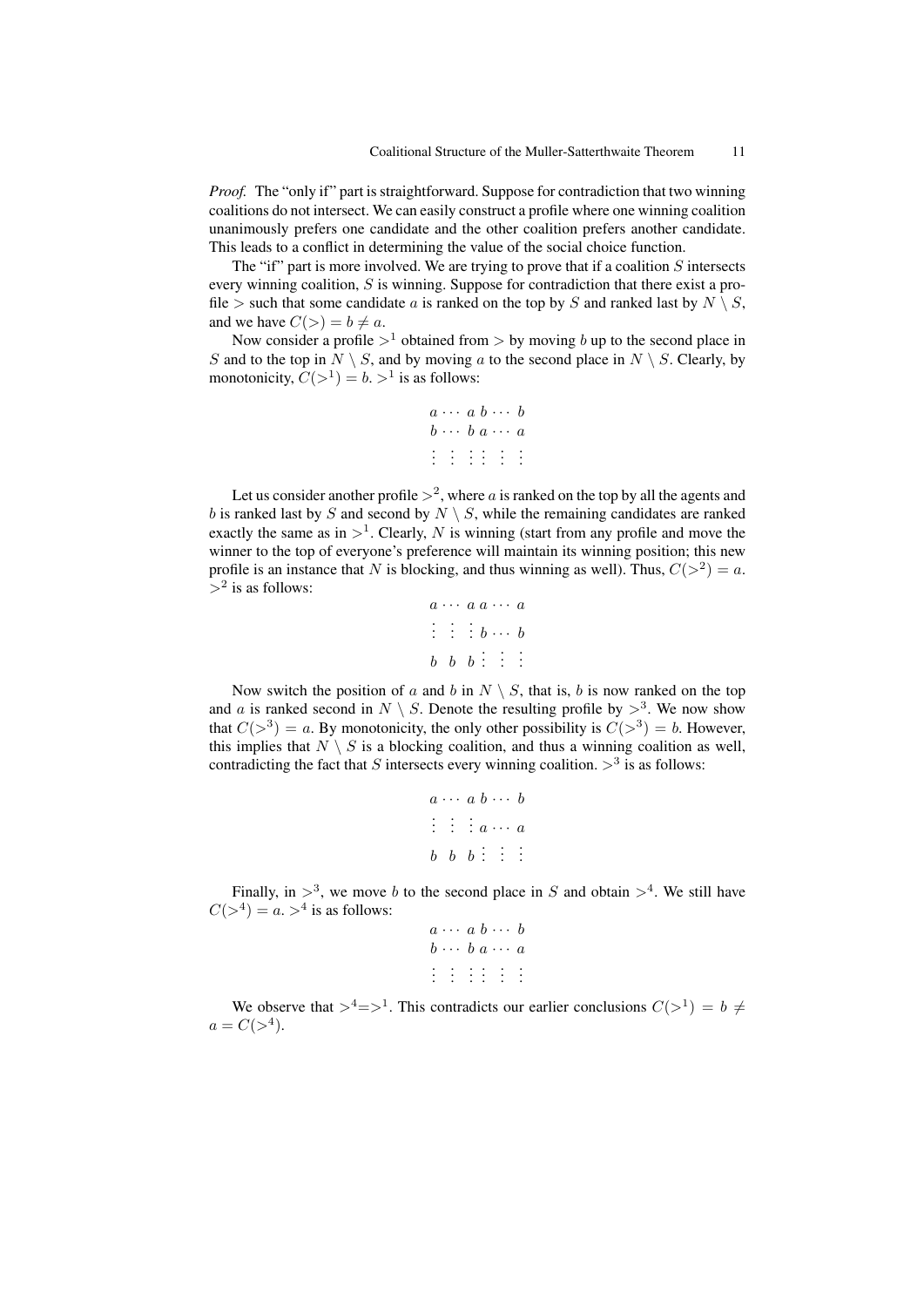Naturally, the result in this section also begets an open problem worth further consideration: What are necessary and sufficient conditions that guarantee properness and strongness?

### 6 Discussion

Wilson [11] defined notions of winning and blocking coalitions in Arrow's setting for social-welfare functions. A winning coalition in that setting is defined to be a set of agents that are decisive on every pair alternatives, for all profiles. A blocking coalition in that setting is a set of agents that are decisive on some pair of alternatives, for some profile. He then proved that, under a set of conditions that are essentially equivalent to Arrow's unanimity, independence of irrelevant alternatives, and transitivity of social ordering, a blocking coalition is also a winning coalition. It is easy to see that a coalition that is winning in Wilson's sense implies it is winning in our setting. Also, a coalition that is blocking in our setting implies it is blocking in Wilson's setting.

One might (therefore) wonder whether Wilson's result could imply our Theorem 2. The answer is negative, since we work in a more general social choice setting, which does not impose transitivity on the social ordering, and thus does not satisfy one of Wilson's assumptions. (Wilson's proof made critical use of the transitivity assumption. It also assumed that there are at least 5 alternatives. It is not clear, at least to us, how to adapt that proof for our purposes. For an interesting characterization of transitivity in proper simple games, see [4].)

#### 7 Conclusions and future research

The Muller-Satterthwaite theorem states that social choice functions that satisfy unanimity and monotonicity are also dictatorial. Unlike Arrow's theorem, it does not assume that the function produces a transitive social ordering. Wilson showed that a voting process under Arrow's conditions can be interpreted as a strong and proper simple game—as defined by von Neumann and Morgenstern. We showed this to be the case also under the Muller-Satterthwaite conditions. Our main theorem, which we proved using two very different approaches—one partially automated and one manual—is that a winning coalition coincides with a blocking coalition under unanimity and monotonicity. This might be of independent interest. We also showed that this can be used to generate a short proof of the Muller-Satterthwaite theorem.

For future research, it would be interesting to think about necessary and sufficient conditions (to replace weak unanimity and monotonicity, which together form a sufficient condition) under which our main theorem holds (a coalition is winning iff it is blocking). We conjecture that those conditions will set the boundary between impossibility and possibility of existence of reasonable voting systems.

# References

1. K. Arrow. A difficulty in the concept of social welfare. *Journal of Political Economy*, pages 328–246, 1950.